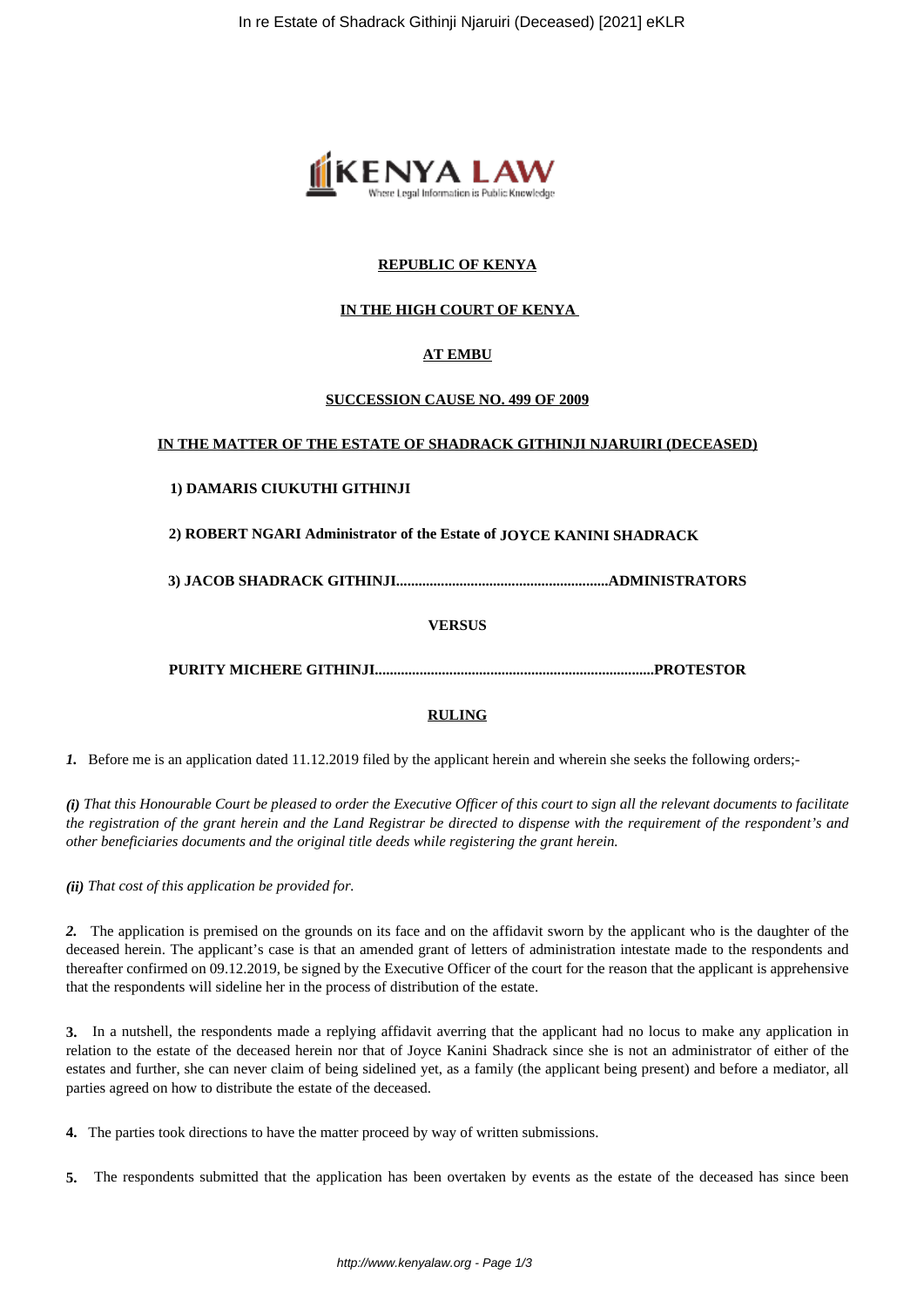distributed. The respondents further submitted that the surveyor has since concluded his work and the beneficiaries have already received their titles and so, the court is *functus offio*. They further submitted that litigation should come to an end.

**6.** I have considered the application herein together with the respondents' replying affidavits on record. I have equally considered the respondents' submissions given that the applicant failed to file any. The main issue for determination is whether the application in question is merited.

**7.** Since the respondents have raised the issue of the applicant lacking locus to bring the application before this court, it is of great importance to determine the issue first.

**8.** The history of the estate before this court is that one Shadrack Githinji Njaruiru (Deceased) was married to Damaris Ciukuthi Githinji and Joyce Kanini. Upon the death of the deceased herein, certificate of grant of representation to his estate was issued to Damaris Ciakuthi, Joyce Kanini Shadrack and Jacob Githinji Shadrack on 30.05.2013.It is not in dispute that thereafter, the said Joyce Kanini (2<sup>nd</sup> administrator) passed on before the estate of the deceased could be distributed.

**9.** It is of importance to note that only one administrator passed on while the other two are still alive. Under **Section 81** of the Law of succession Act, in the event of the death of one or more of joint administrators, where there are several administrators, the surviving administrator or administrators would then have the mandate to continue with their duties to completion without the need to replace the deceased ones. That Section states thus:

*"Upon the death of one or more of several executors or administrators to whom a grant of representation has been made, all the powers and duties of the executor or administrators shall become vested in the survivors or survivor of them…"*

**10.** In the same line of thought, Musyoka J. held as follows in **Re Estate of George Ragui Karanja (Deceased) [2016] eKLR** that :

*The Law of Succession Act does not expressly provide for substitution of personal representatives who die in office, particularly in cases where the estate is left without one. The closest provision is section 81 of the Act, which provides for vesting of the powers and duties of personal representatives in the survivor or survivors of a dead personal representative…*

11. Given that it's the 2<sup>nd</sup> administrator who died, the other two administrators thus can still proceed to distribute the estate. In the case of **Florence Okutu Nandwa & Another v John Atemba Kojwa, Kisumu Civil Appeal No. 306 of 1998,** the Court of Appeal made it clear that:

*"A grant of representation is made in personam. It is specific to the person appointed. It is not transferable to another person. It cannot therefore be transferred from one person to another. The issue of substitution of an administrator with another person should not arise."*

**12.** As such, **I agree with the respondents that there cannot be a substitution of the dead administrator (Joyce Kanini) by her daughter in the manner proposed by the applicant.**

**13. I say so because the other administrators are still alive and thus should carry out the process of the distribution of the deceased's estate.**

**14. It is of importance to note that the Law of Succession Act is a self regulating Act which proceeds to** place an obligation on an administrator to account upon completion of the administration. To this end, the applicant's fear should be allayed by the provision of **Section 83(i)** which is explicit that, an administrator has the duty to:

*"…complete the administration of the estate in respect of all matters other than continuing trusts and if required by the court, either of its own motion or on the application of any interested party in the estate, to produce to the court a full and accurate account of the completed administration."*

**15.** In the premises, I find that: